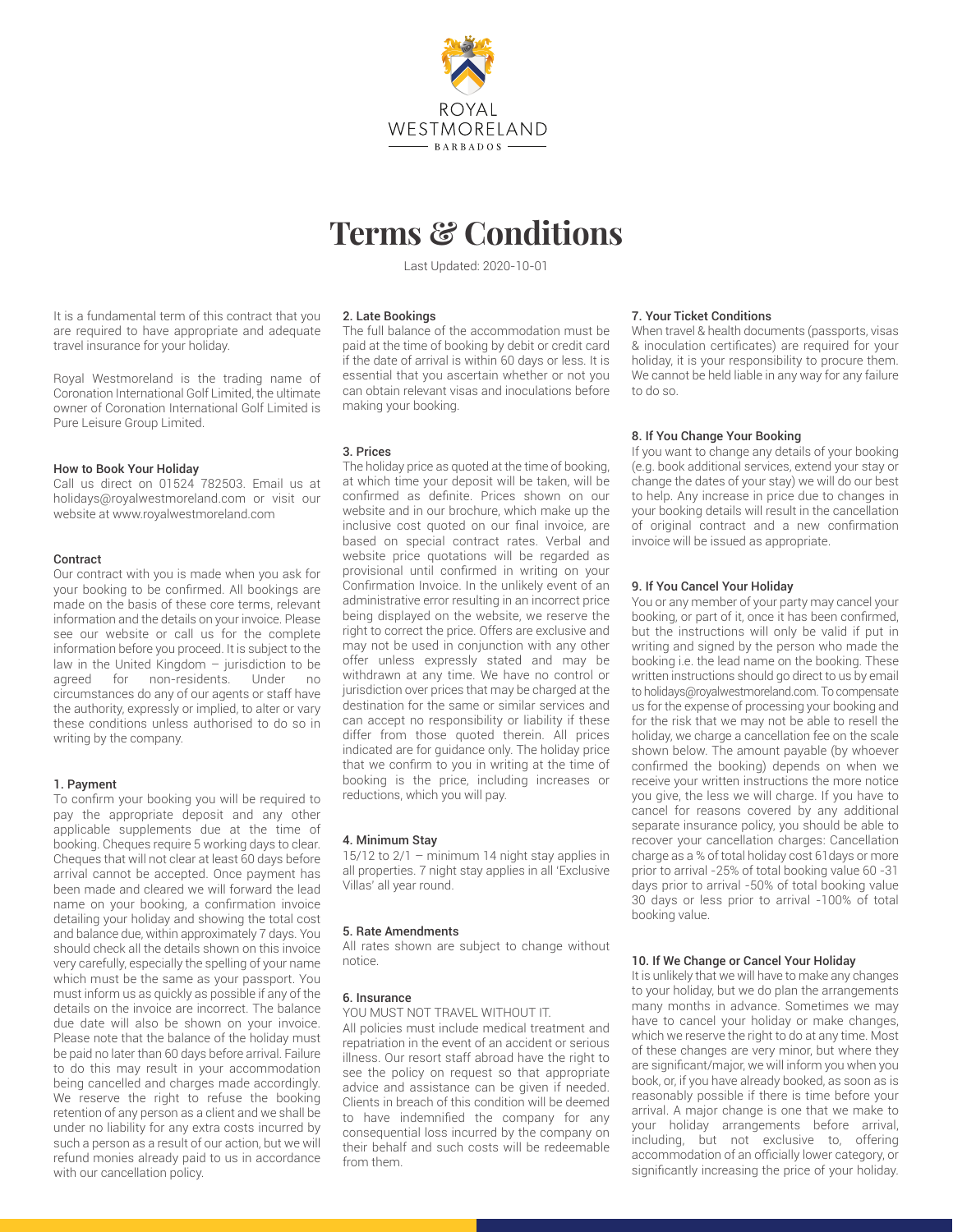You then have the choice of either: A. accepting our offer of replacement accommodation of a lower category (if available). If the accommodation cost to you, B. accepting our offer of replacement accommodation of equivalent or higher quality (if available) or, C. cancelling your holiday.

# 11. Our Responsibility For Your Holiday

We only accept responsibility for the proper performance of our obligations under this contract. We will perform such obligations with reasonable skill and care. We are not responsible for any failure that is:

- Attributable to you or a member of your party;
- Attributable to a third party unconnected with the provision of the services to you, and is unforeseeable or unavoidable;
- Attributable to our employees, agents, subcontractors and suppliers and their staff whilst acting outside the scope of their employment.
- Due to Force Majeure
- Due to information, however obtained, from outside sources such as independent third party websites
- Any consequential loss not directly connected to the contract with us.
- Personal Injury, illness or death.

# 12. Limitations On Our Liability

Our liability to you for any loss or damage which you may suffer is limited to twice the price of your holiday. This excludes personal injury resulting from the non performance or improper performance of the services involved in the stay, and is subject to the limitation of liability described below. Health and safety standards applicable to the services provided by us under this contract should meet the local standards applicable in Barbados. You should be aware that these vary and may well not match those standards we enjoy in the UK. Any compensation payable by us shall be limited in accordance with the lowest limit allowed under applicable International Conventions (Warsaw Convention 1929 as amended, Montreal Convention 1999 as amended, E.C. Reg No. 2027 -1997, EC Reg No. 889 -2002, EC Reg No. 261 -2004,EC Reg 2111 -2005 and EC Reg 1107 -2006, and Paris Convention (For Accommodation) governing the services, or the amount you can recover from them under the laws of the UK or the country in which they operate.

## 13. Complaints

If you have a complaint you must tell our resort staff, booking advisor or resort Management immediately. If we cannot resolve the problem at the resort, you must write within 35 days of your return from holiday to our Customer Relations Department at South Lakeland House, Yealand Redmayne, Carnforth, Lancashire,UK LA5 9RN or email us at customerrelations@pureleisuregroup.com. If you do not tell us about your complaint, our ability to investigate it could be seriously hampered, and we will not deal with it unless there is a valid reason why you didn't inform us.

## 14. Disorderly Behaviour

We reserve the right to terminate without notice the holiday arrangements of any client whose behaviour is such that it is likely in our opinion to cause distress, damage, danger or annoyance to our customers, employees, agent's property or a third party. Furthermore, if you are prevented from travelling because, in the opinion of a person in authority, you appear to be unfit to travel or cause distress or discomfort to other passengers, then our responsibility for your holiday ceases. No refunds will be given. We have limited control over the behaviour of other people staying in or visiting your holiday accommodation. Your accommodation is provided solely for the use of passengers shown on the final Confirmation Invoice as confirmed by us; subletting, sharing or assignment is prohibited. We expressly reserve the right to prevent you from participating in other facilities available at the resort, whether pre- booked or purchased in resort, if in the reasonable opinion of our staff or those of facility provider, you are either unsuited to undertake the activity, or if you appear to be under the influence of drugs or alcohol.

# 15. Accommodation Descriptions

In describing accommodation we have tried to be as factual as possible however it should be noted that properties at Royal Westmoreland are individual and as such, may vary to some extent. Images used are for illustrative purposes only, individual features may vary and dimensions quoted are approximate. Please note that any descriptions provided on the web site are for guidance purposes only and do not form part of any contractual agreement. Unless specifically shown as being 'FREE' a charge may be made for some of the facilities or services described.

### 16. Accommodation Assignment

We cannot commit to or guarantee any property assignment requests, therefore property numbers are not confirmed at the time of booking. Any special requests will be notes and every effort will be made to accommodate your request, but please note requests cannot be guaranteed.

# 17. Pets Policy

Pets are not allowed.

## 18. Smoking

Smoking is not permitted in public places in Barbados. All indoor areas at Royal Westmoreland including all properties, bars and restaurants are designated as non- smoking areas. Smoking is permitted in some outdoor locations, however it is your responsibility to check such permissions at the resort.

## 19. Brochure and Website Accuracy

We take every precaution to ensure that the descriptions of each property and facility are as accurate as possible at the time of publication. However, circumstances can change after publication. For example, all the facilities in the resort might not be fully functional in early or late season. We reserve the right to make changes after publication of information. A pool may be closed for maintenance, or air conditioning may only be available at certain times of the day and/or year. Public holidays and religious festivals may also affect the availability of resort facilities. The tourist office for Barbados can provide details of such events, and other information. We will tell you of any significant changes that we know about when you book your holiday. If you have already booked, we will tell you of any significant change in circumstances which would affect your stay as soon as we can before you leave. We cannot accept liability for information, however obtained, from outside sources such as independent third party websites.

## 20. Children

In some properties children must share existing beds, in others 'folddown or roll- away beds' are available. However these options are restricted to children aged 7 years and under.

# EXTRA OCCUPANCY

Where 'fold-down or roll-away beds' are requested, any saving in cost may come at a price as rooms may be somewhat cramped.

## 21. Gym Facilities / Children

Please be advised the gym facilities are strictly reserved for guests aged sixteen years and over.

#### 22. What Is Not Included

- Flights to and from Barbados
- Return travel from your home to your UK airport • Personal spending, for example, tipping,
- porters, laundry, drinks, meals and telephone calls
- Holiday insurance (which you must have)
- Cost of securing visas and vaccinations where necessary
- Parking charges outside the resort
- Additional charges, for example, cots, meals, air-conditioning, safes, and extra bed prices are payable in addition to prices quoted
- Reimbursements to suppliers for damage caused to their property
- Transfers to and from resort (unless specifically requested)
- A complimentary food pack on arrival, charges apply
- A resort buggy for getting around, charge apply
- WI-FI services are supplied by a third party and as such are not under our control, no compensation will be paid should the WIFI not work for any reason during your stay

Important note – all offers are subject to qualifying conditions as individually described. If you have any questions that are not covered here, please call us on 01524 782503 and we will be happy to help.

# 23. Credit Card Charge

All payments made directly to Pure Leisure Group by credit card are subject to a fee of 2% being added to the booking.

#### 24. Contacting Us After You've Booked

If you book directly with us, all documentation will be sent to the address or email address given to us by the lead name on the booking at the time the reservation was made.

To pay your final balance, amend your booking or discuss any other aspect of your holiday call our Dedicated Booking Advisors on 01524 782503. We can only accept card payments from guests on the booking. When you book your holiday through a Travel Agent, all communication between you and us will be made through that agent. This includes all of the above. Please contact them your booking unless they are done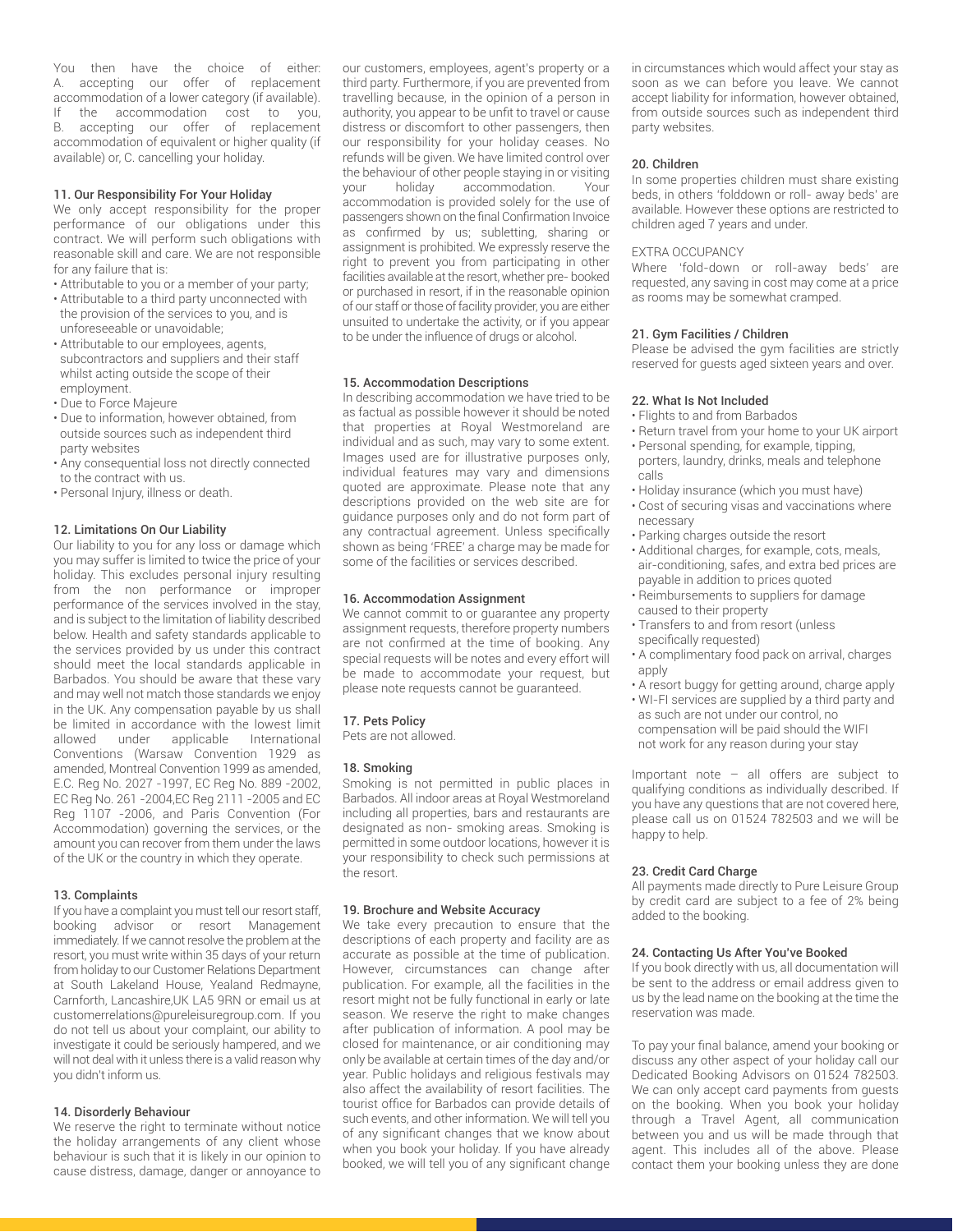through your Travel Agent. Please also note, these terms and conditions do not extend to bookings made via Travel Agents as individual contracts are formed with such agents (detail requests should be made via Travel Agents).

# 25. Data Protection Policy

#### PRIVACY POLICY

Pure Leisure Group's Privacy Policy sets out what information we collect, how we collect it, and what we do with it.

#### INFORMATION ABOUT YOU Your Information:

This refers to a combination of information such as your name and contact details,

that you supply to us or is supplied to us, including any information about other persons on your booking ("your information").Your information is collected when you request information from us, contact us (and vice versa) or make a booking. You are responsible for ensuring that other members of your party are aware of the content of our Privacy Policy and consent to your acting on their behalf in all your dealings with us. We will update your information whenever we can to keep it current, accurate and complete. Our Use of Your Information:

- 1. For the purpose of providing you with our services, including your accommodation, golf arrangements, etc., we may disclose and process your information outside the UK/ EEA.
- 2. We may collect and process your information for the purposes set out in our registration with the Office of the Information Commissioner, and disclose the same to our group companies for business purposes and also to companies and our service providers who act as "data processors" on our behalf, or to credit and fraud agencies (some of whom are located outside the UK/ EEA). These business purposes include administration, providing services (and contacting you where necessary), customer care, service quality, business management and operation, re-organisation/structuring/ sale of our business (or group companies), risk assessment, security, fraud and crime prevention/detection, monitoring, research and analysis,marketing, customer purchasing preferences and trends, dispute resolution, credit checking and debt collection.
- 3. Information (such as health or religion) may be considered "sensitive personal data" under the Data Protection Act 1998. We collect it to cater to your needs or act in your interest, and we are only prepared to accept sensitive personal data on the condition that we have your positive consent. By booking with us you also agree for your insurers, their agents and medical staff to disclose relevant information and sensitive personal data to us in circumstances where we need to act on your behalf or in the interest of passengers or in an emergency. If you do not agree to Our Use of Your Information above, we cannot do business with you or accept your booking.

# DIRECT MARKETING MATERIAL

1. We may from time to time contact you with information on offers of goods and services, brochures, new products, forthcoming events or competitions from our holiday divisions and our group companies. Our websites will assume you agree to e-communications when you make a booking.

2. We do not share any customer data for marketing purposes with any third parties either directly or indirectly.

YOUR RIGHTS

- 1. On written request to the company, you are entitled to a copy of the information we hold about you (for a £10 fee) and to correct any inaccuracies.
- 2. You have the right to ask in writing not to receive direct marketing material from us. You can also use our "unsubscribe" option on receipt of ecommunications. Once properly notified by you, we will take steps to stop using your information in this way.
- 3. For a list of our group companies or brands, please send us your request. Please write to: Pure Leisure Group, Marketing Department, South Lakeland House, A6, Yealand Redmayne, Carnforth, Lancashire. LA5 9RN.

# USE OF TOOLS/"COOKIES" AND LINKS TO OTHER **WEBSITES**

If our contact and dealing with you is via our website(s), we may use HTTP cookies. These cookies allow us to identify your computer but not you personally. You can set your web browser to refuse cookies. However, you may not be able to enjoy all the facilities of, or book via our website if you do so. We may use information we hold and cookies to identify your individual website behaviour, searches, preferences, facilitate your activities on our website(s) and provide you with services and offers. For example:

- If you are making a purchase, we may also use cookies to keep track of the transaction from one web page to another.
- We collect information relating to customer use, trends and patterns and use cookies and software tools to capture, measure and analyse site usage and related information.
- If you also receive our email marketing, we may tailor the information we send you unless you tell us not to. This will enable us to send you more personalised and relevant communications. You will be given the opportunity on every communication to opt- out of this personalisation.
- When you are on our website, we may interact with you and/or provide you with personalised information. We do this by using cookies to identify your individual website behaviour which allows us to provide you with more relevant personalised promotions. When you are online but off our site, to help us deliver advertising effectively and avoid repeating adverts, we employ cookies. These cookies allow us to provide advertising off site which is more relevant to a user's interests. The information that we collect and share is anonymous and not personally identifiable. It does not contain a user's name, address, telephone number or email address. Our website(s) may use a variety of HTTP cookies. To help you understand more about, control and/or delete cookies: Internet Advertising Bureau: www.youronlinechoices.com/uk Adobe: www.macromedia.com/support/

documentation/en/ ashplayer/help/s

# ettings\_manager07.html

Google Analytics:

http://code.google.com/apis/analytics/docs/ concepts/gaConceptsCookies.html

By using our website(s), you consent to our use of cookies as set out above. Our website(s) may contain links to other sites not controlled by us. It is your responsibility to check the status of these sites.

# MONITORING

To ensure that we carry out your instructions accurately, improve our service, for security and to reduce the possibility of fraud, we may monitor and/or record: (1) telephone calls; (2) activities using CCTV in and around our premises; and (3) transactions and activities at all points of contact. All recordings are and shall remain our sole property.

## SECURITY STATEMENT

We have taken all reasonable steps and have in place appropriate security measures to protect your information.

## CHANGES TO THIS POLICY

Any changes to this Policy will be either posted on our website, brochure and/or made available on request.

# 26. Arrival Information

After we have received your payment and approximately 10 -14 days prior to your arrival, you will be sent any necessary documentation. Please read your confirmation thoroughly and inform us immediately of any inconsistencies.

# 27. Using a Travel Agent

If you book with a travel agent, all communications will be made via them. The agent will hold your payment on our behalf until your holiday is confirmed. The agent must give you a receipt or confirmation invoice. Please take any documentation from your Travel Agent with you as it may be required to cofirm your accommodation and other services reservation(s).

## 28. Passports & Visas

It is your responsibility to check the latest requirements with the appropriate authority before travelling. Please visit the relevant embassy or consulate website to obtain up to date information. If you are refused check- in or entry to Barbados because you do not have the appropriate documentation, we offer no refund of any components and will not refund any additional costs incurred. Should we incur additional costs, these will be recovered from you.

## 29. Guest Information

Guest information is required in advance by a number of countries. It is your responsibility to provide this information to us if requested. Failure to do so may result in you being refused entry to Barbados. You will be liable for any additional costs incurred.

## 30. Emergency Contact Details (ECD)

ECD may be required by us. It is your responsibility to provide this information if required. Your ECD data will be handled as described in our Data Protection Policy.

## 31. Responsible Travelling

Tourism can sometimes damage the environment